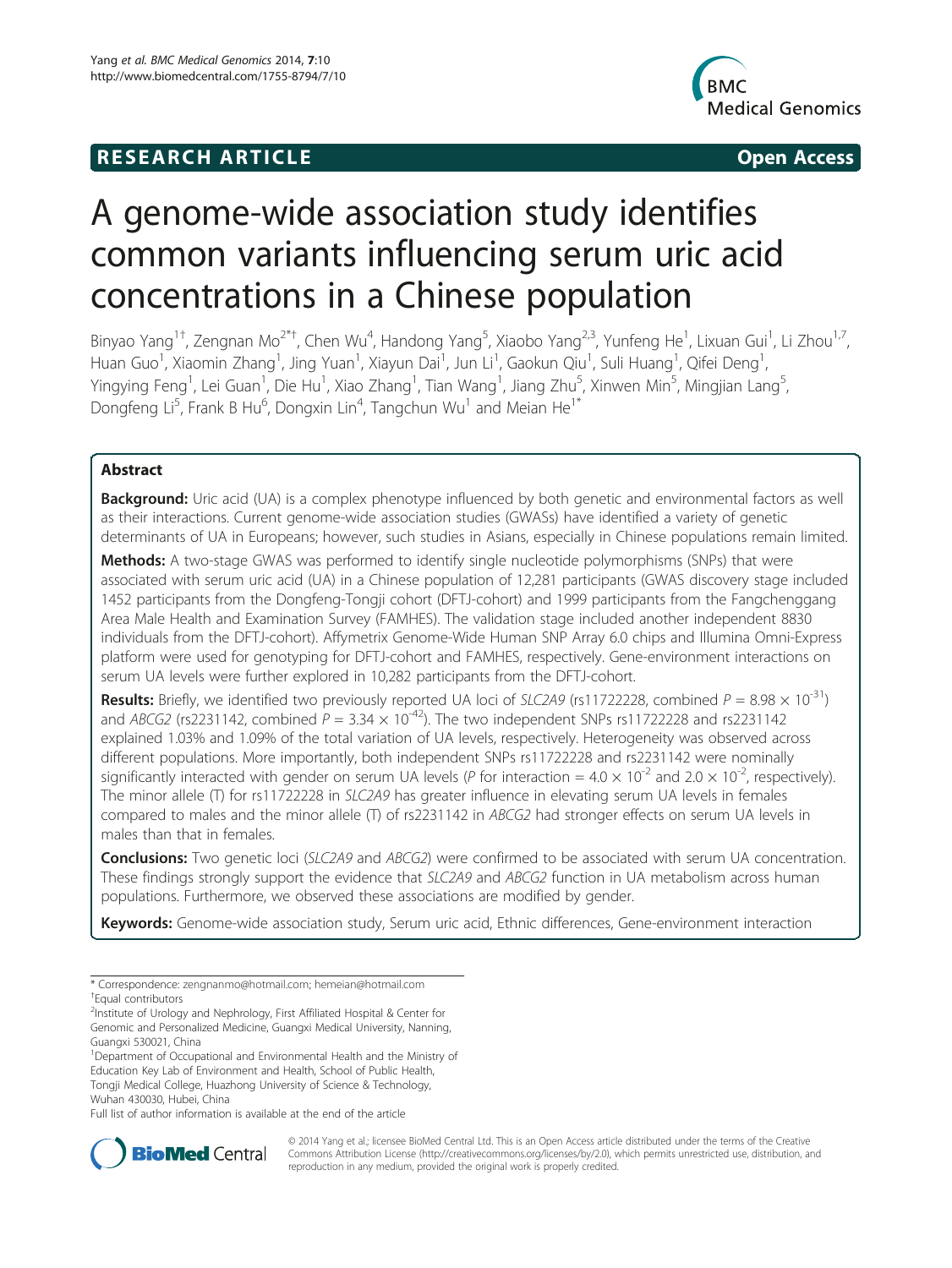## Background

Uric acid (UA) is the primary end-product of purine metabolism in human beings. Most of the UA is derived from the metabolism of endogenous purine including cell turnover and synthesis. The UA excretion and reabsorption is mostly in kidney [\[1,2](#page-8-0)]. The UA concentration in human blood is more than fifty times higher than that in other mammals, because in most of the animals UA could be further catalyzed to allantoin by urate oxidase or uricase (the copper-binding enzyme) [[1,3\]](#page-8-0); however, human beings lack uricase and have higher UA levels which could result in hyperuricemia and gouty arthritis [\[4](#page-8-0)]. UA could serve as an antioxidant by removing singlet oxygen and radicals [\[5\]](#page-8-0). However, elevated UA concentration can lead to a variety of disorders, including gout, hypertension, metabolic syndrome, diabetes mellitus, and cardiovascular disease [\[6](#page-8-0)-[10\]](#page-8-0).

It is indicated that the conventional factors including age, body mass index (BMI), alcohol consumption, and cigarette smoking could influence serum UA concentrations [[11-16](#page-8-0)]. In addition, serum UA levels were also determined by genetic factors with heritability ranged from 25% to 63% [[17-19](#page-8-0)]. Recent GWASs have identified multiple loci of ABCG2, SLC2A9, SLC17A1, SLC16A9, SLC22A11, GCKR, PDZK1, GCKR, RREB1, LRRC16A, WDR1, TRIM46, INHBB, SFMBT1, TMEM171, VEGFA, BAZ1B, PRKAG2, STC1, HNF4G, A1CF, ATXN2, UBE2Q2, IGF1R, NFAT5, MAF, HLF, ACVR1B-ACVRL1, and B3GNT4 associated with UA levels in European [[20](#page-8-0)-[26](#page-8-0)]. However, only two GWA studies have been conducted in Asians [\[26,27](#page-8-0)]. In addition, previous study indicated that the serum UA concentration was influenced by geneenvironmental interactions [[22](#page-8-0)]. In order to investigate the genetic determines of serum UA in Asians, especially in Chinese, we conducted a GWA study in 3,451 individuals, and subsequently replicated the top SNPs in additional 8,830 healthy participants. In addition, we further examined whether the top SNPs interacted with gender, BMI, alcohol drinking, and cigarette smoking in determining serum UA levels respectively.

## Methods

## Study participants

In the discovery stage, we performed a GWAS of two studies in the Chinese Han population: the DFTJ-cohort consisted of 1,461 healthy individuals and the FAMHES included 2,012 Han healthy individuals aged 20 to 69 years old. The DFTJ cohort [\[28\]](#page-8-0) and the FAMHES [[29\]](#page-8-0) were described in detail elsewhere. All of the participants included in the GWAS stage were recruited at health check-ups without chronic diseases such as cardiovascular disease and cancer. Briefly, the DFTJ-cohort initiated in 2008 is a long-term prospective, populationbased cohort study designed to determine the gene-

environmental interaction on several chronic diseases (obesity, diabetes mellitus, cardiovascular disease, etc.) and cancer in employees from Dongfeng Motor Corporation (DMC). The FAMHES was launched in 2009 in Fangchenggang city, Guangxi, southwest China in 2009 and enrolled 4,303 Chinese men with 17 to 88 years-old; this study was designed to examine the genetic, environmental, and their interactions on the development of age-related chronic diseases. The 8,830 healthy individuals included in the validation stage were selected from the DFTJ-cohort excluding the initial 1,461 subjects and had no diagnosed chronic diseases such as cardiovascular disease, cancer, and gout et al.

The detailed information about the GWAS population and the replication samples is shown in (Additional file [1](#page-7-0): Table S1). All the participants provided written informed consent and the ethical committees in the Tongji Medical College and Guangxi Medical University approved this research project.

#### Measurement of serum UA levels and the covariates

A baseline physical examination was conducted and demographic information was collected via standard questionnaire. Overnight fasting venous blood specimens were obtained and serum UA levels were measured by the ARCHITECT Ci8200 automatic analyzer (ABBOTT Laboratories. Abbott Park, Illinois, U.S.A) using the Abbott Diagnostics reagents following the manufacturer's instructions in the DFTJ cohort [\[28](#page-8-0)] and using automatic analyzer (Dade Behring, USA) with original reagents in the FAMHES study. Weight and standing height were measured with light indoor clothing and in bare feet. Those who had smoked at least one cigarette per day for more than half a year either currently or formerly were defined as smokers; otherwise they were viewed as non-smokers. Alcohol drinking was divided into two categories: drinkers and non-drinkers. Those who had drunk at least once a week for more than half a year either currently or formerly were defined as drinkers; otherwise they were viewed as nondrinkers.

## Sample genotyping and quality control

We performed the GWAS scan in 1,461 subjects from the DFTJ-cohort using Affymetrix Genome-Wide Human SNP Array 6.0 chips following the manufacture's protocol. Totally, we genotyped 906,703 SNPs among 1,461 subjects. After stringent QC filtering individuals with genotyping call rate < 95% were excluded (9 subjects) for further analysis. SNPs were excluded when 1) MAF < 0.01; 2) Hardy-Weinberg Equilibrium (HWE) test P-value < 0.0001; 3) SNPs call rate < 95%. Finally, 658,288 SNPs in 1,452 subjects with an overall call rate of 99.68% were used for further analysis.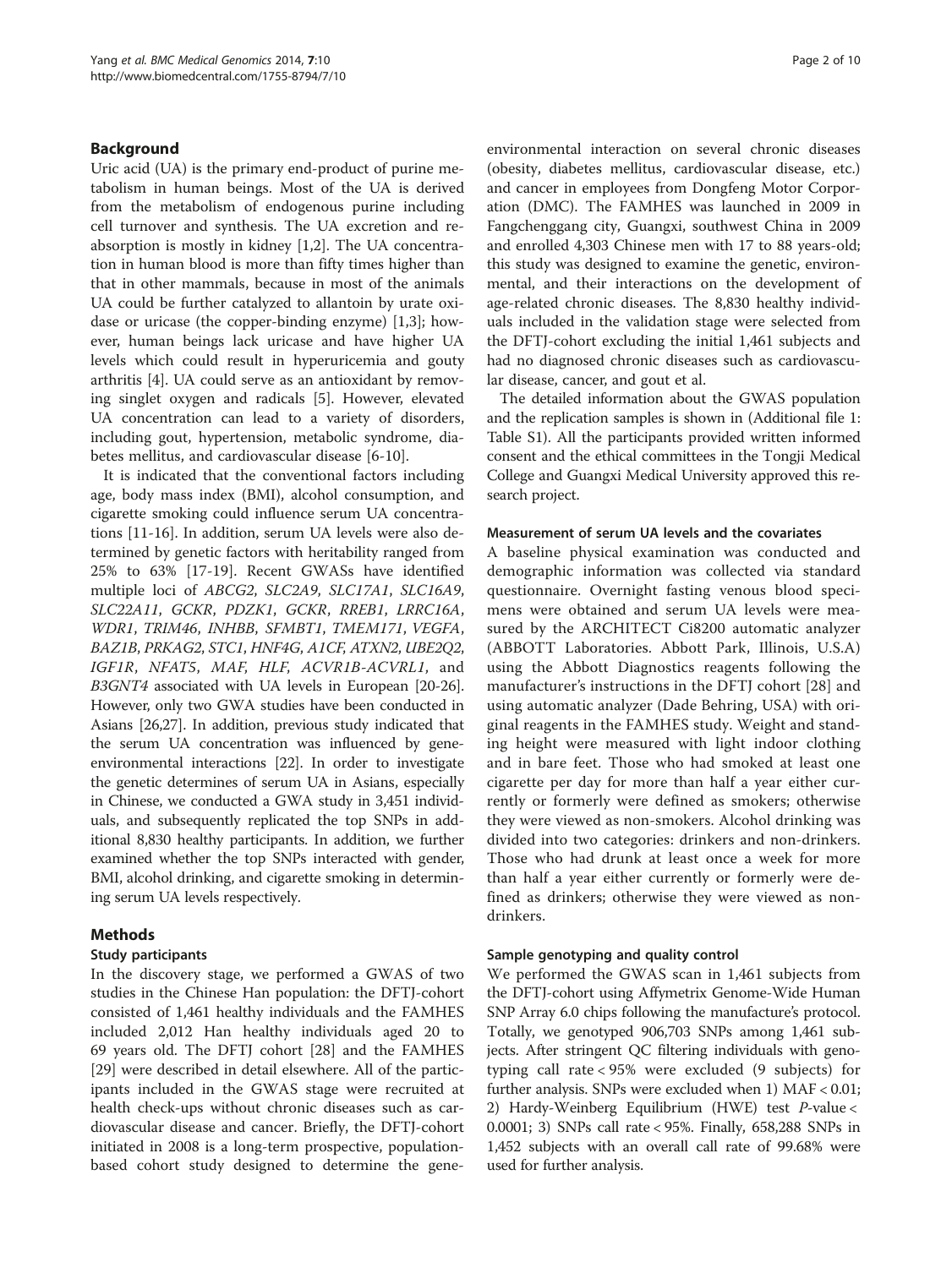We used the Illumina Omni-Express platform to carry out the GWAS scan in FAMHES. There were 1,999 individuals (sample call rate >95%) included in the final statistical analysis. Based on quality control criteria, SNPs were excluded when  $P < 0.001$  for the HWE test, MAF  $< 0.01$ , or genotype call rate  $< 95\%$ . Finally, 709,211 SNPs were kept for further analysis.

In the validation stage, ten SNPs were selected based on the following criteria: 1) SNP with  $P < 1.0 \times 10^{-5}$  for all GWAS samples; 2) when multiple SNPs showed a strong LD ( $r^2 \ge 0.8$ ), SNPs previously reported in the literature were prior selected; 3) Clear genotyping clusters; 4) MAF  $\geq$  0.05. We used the iPLEX system (Sequenom) and/or the TaqMan assay (Applied Biosystems) [[30,31\]](#page-8-0) to genotype the 10 SNPs. The primers and probes were available upon request.

#### Imputation

We performed ungenotyped SNPs imputation using MACH 1.0 software (see URLs) via LD information from the HapMap phase II database (CHB + JPT as reference set, 2007-08\_rel22, released 2007-03-02) in the DFTJcohort GWAS. Genotyped SNPs in the FAMHES GWAS were inferred using the IMPUTE program [\[32](#page-8-0)], and the reference panels used for imputation in the FAMHES study were HapMap rel.24, build 36, CHB + JPT. The Imputed SNPs with high genotype information content (proper info > 0.5 for IMPUTE and Rsq > 0.3 for MACH) were retained for the further association analysis. Finally, 2,468,160 SNPs were used for the further analysis.

#### Statistical analysis

Analysis for serum UA was performed on natural logarithmic (ln)-transformed values because of skewed distributions. Genome-wide association tests were performed using the additive model by linear regression analysis with adjustment for age, gender, BMI, cigarette smoking, and alcohol drinking implement using PLINK1.06 [\[33](#page-8-0)]. The top two eigenvectors were also adjusted as covariates in the linear regression analysis. Population structure was evaluated using principal components analysis (PCA), as implemented by EIGENSTRAT software [[34](#page-8-0)] and quantile-quantile (QQ) plot was generated by using R 2.11.1 (see URLs). Heterogeneity among the study populations was evaluated by the  $I^2$  statistic [[35](#page-8-0)]. The Manhattan plot of -log10 P, LD structures and haplotype block plots were generated by using Haploview (v4.1) [[36\]](#page-8-0). The association studies with the imputation data were performed using the ProbABEL software [[37](#page-8-0)]. The meta-analysis of the DFTJ-cohort GWAS data and the FAMHES GWAS data was performed using a fixedeffects meta-analysis with inverse variance weighted method using the metal software [\[38\]](#page-8-0). The regional association plots were drawing using SNAP software [[39\]](#page-8-0).

The power of the present study was calculated using the Quanto software package [\[40](#page-9-0)]. We used the mean of serum UA 292.5 μmol/L, MAF values obtained from the combined genotype dataset, and assumed an additive genetic model with  $\alpha = 0.05$  in two tail tests to calculate the statistical power.

A conditional analysis was done in linear regression model to examine the independence of the four associated SNPs in the combined data (partial  $r<sup>2</sup>$  indicated the proportion of the serum UA variation explained by each SNP). We did the conditional analysis via including the four significant SNPs in the linear regression model adjusting for age, gender, BMI, cigarette smoking, and alcohol drinking in 10,282 individuals from the DFTJcohort. The SNPs with  $P$  value < 0.05 remained in the multivariate model were considered to be associated with the serum UA levels independently.

The combined dataset including the DFTJ-cohort GWAS data and the validation stage data totaling 10,282 individuals used in gene-environment interaction analysis was tested by introducing the interaction terms  $(SNP \times gender, SNP \times BMI, SNP \times alcohol$  drinking, and  $SNP \times$  cigarette smoking) into the model, adjusting for the covariates including age, gender, BMI, alcohol drinking, and cigarette smoking. The  $P$  value less than 0.05 for the interaction term was considered statistical significant. Considering multiple interaction tests were conducted, we further did the multiple test [\[41\]](#page-9-0) for the gene-environmental interaction analysis. All statistical analyses were performed with SPSS (version 15.0; SPSS, Chicago, IL), and SAS version 9.2 (SAS Institute, Cary, NC, USA).

## Results

#### Genome-wide association of serum UA levels

The demographics of the participants are displayed in (Additional file [1](#page-7-0): Table S1). The Q-Q plot revealed no inflation of type I error rate due to population stratification, with a genomic control inflation factor of 1.007 (Additional file [2:](#page-7-0) Figure S1). No heterogeneity was observed for the SNPs presented in the Table [1](#page-3-0) between the DFTJ-cohort study and the FAMHES. As the Manhattan plot (Figure [1](#page-3-0)) and the regional association plots (Additional file [3:](#page-7-0) Figure S2) indicated, at the discovery stage the ABCG2 was significantly associated with the serum UA at a genome-wide significance level.

Totally we further investigated ten SNPs in the validation stage and four common variants were associated with serum UA levels at a genome-wide significant level of  $5 \times 10^{-8}$ : SLC2A9 (rs11722228, combined  $P = 8.98 \times 10^{-31}$ ) and *ABCG2* (Combined  $P = 3.34 \times 10^{-42}$  for rs2231142) (Table [1](#page-3-0)). Both loci of ABCG2 and SLC2A9 have been reported previously [\[20,22,27](#page-8-0)[,42\]](#page-9-0). If SNPs are in the same locus, we chosen  $r^2$  of SNPs less than 0.8 for further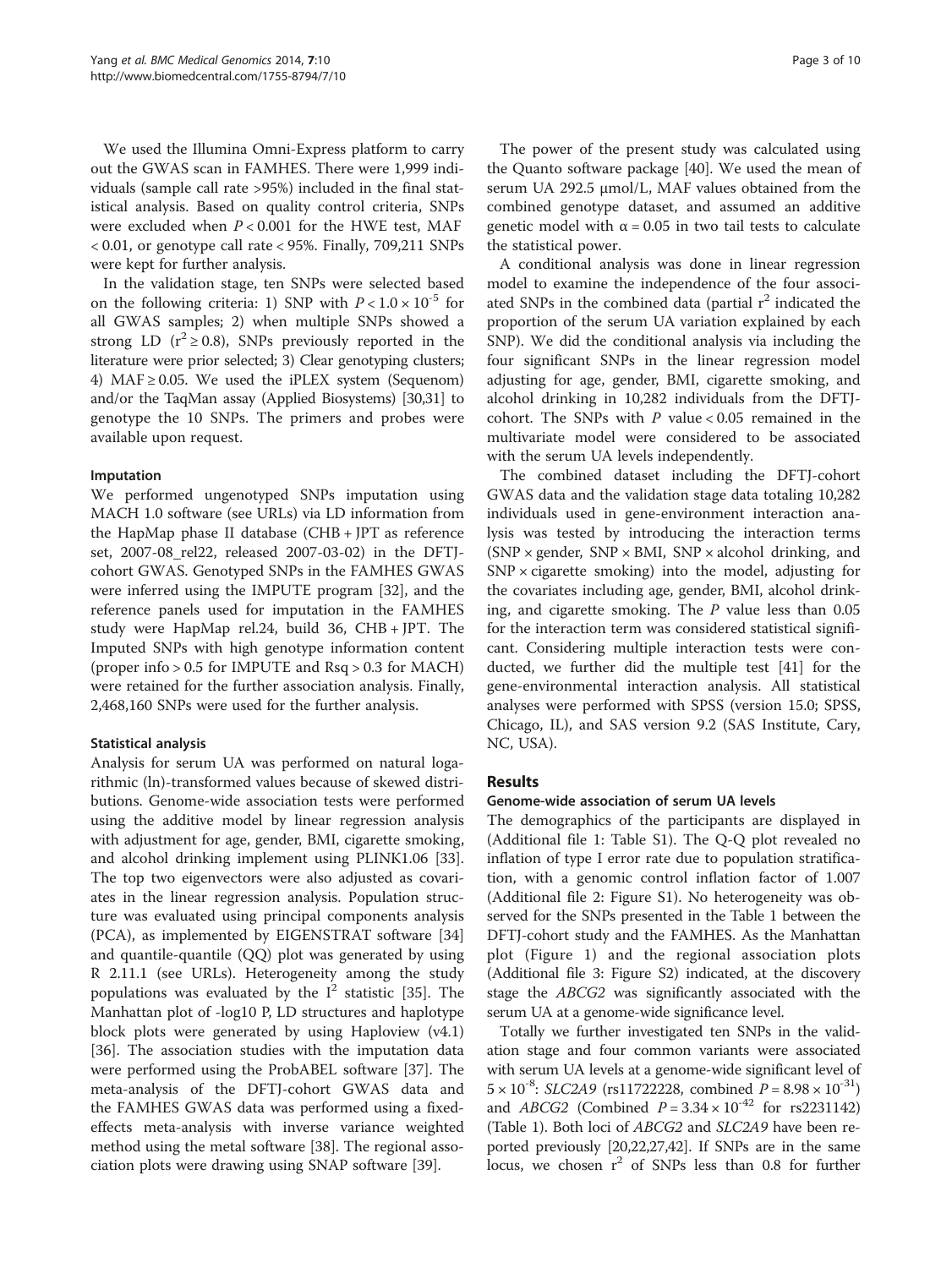<span id="page-3-0"></span>Table 1 Genome-wide association analyses for serum uric acid levels

| <b>SNP</b> | Chr            | bp       | Genes  | Locus  | <b>Minor/maior</b><br>allele |            | $GWAS(n = 3,451)$                          |                         |            | Validation( $n = 8.830$ )                                                            | Combined<br>$(n = 12,281)$ |                                               |
|------------|----------------|----------|--------|--------|------------------------------|------------|--------------------------------------------|-------------------------|------------|--------------------------------------------------------------------------------------|----------------------------|-----------------------------------------------|
|            |                |          |        |        |                              | <b>MAF</b> | <b>Effect size</b><br>(s.e.m.)             | $P-$ value <sup>a</sup> | <b>MAF</b> | <b>Effect size</b><br>(s.e.m.)                                                       | P value <sup>a</sup>       | $P$ - value <sup>a</sup>                      |
| rs11722228 | 4              | 9524839  | SLC2A9 | intron | T/C                          | 0.31       | 0.028(0.006)                               | $3.68 \times 10^{-6}$   | 0.31       | 0.043(0.004)                                                                         |                            | $4.16 \times 10^{-26}$ $8.98 \times 10^{-31}$ |
| rs4148152  | $\overline{A}$ | 89279933 | ABCG2  | intron | CЛ                           | 0.35       | -0.029 (0.006)                             | $1.22 \times 10^{-7}$   |            | 0.33 $-0.029(0.004)$ 4.49 $\times$ 10 <sup>-13</sup> 2.95 $\times$ 10 <sup>-18</sup> |                            |                                               |
| rs3114018  | $\overline{A}$ | 89283605 | ABCG2  | intron | T/G                          | 0.38       | $-0.034(0.006)$                            | $2.75 \times 10^{-9}$   | 0.38       | $-0.029(0.004)$                                                                      |                            | $1.02 \times 10^{-12}$ 4.49 $\times 10^{-20}$ |
| rs2231142  | $\overline{A}$ | 89271346 | ABCG2  | exon   | T/G                          | 0.29       | $0.046(0.006)$ $1.19 \times 10^{-14}$ 0.31 |                         |            | 0.045(0.004)                                                                         |                            | $1.01 \times 10^{-25}$ $3.34 \times 10^{-42}$ |

The NCBI build 36 was used as the reference genome. Chr, chromosome. MAF indicates the minor allele frequency calculated using the data from all the subjects in the analysis. Effect size, represents the effect of a minor allele on the standardized trait (estimated coefficient of the term for the number of the minor alleles). <sup>a</sup> Linear regression analysis adjusted for age, sex, body mass index (BMI), cigarette smoking, and alcohol drinking.

investigating  $(r^2 = 0.168$  for rs2231142 and rs4148152;  $r^2 = 0.224$  for rs2231142 and rs3114018;  $r^2 = 0.669$  for rs4148152 and rs3114018). (Additional file [3](#page-7-0): Figure S2). However, we failed to replicate the top SNPs in the other loci of SEC22B, CENTG2, TET2, VEGFC, and TNFRSF11B in the validations stage (Additional file [4:](#page-7-0) Table S2).

The SNP rs11722228 in SLC2A9 and rs2231142 in ABCG2 were independently associated with serum UA levels and accounted for 1.03% and 1.09% of the serum UA variance respectively (Additional file [5:](#page-7-0) Table S3).

## Ethnic differences in major genetic variants associated with serum UA levels

We compared the results in the present study with those in Japanese and Europeans. As Table [2](#page-4-0) showes, the effect sizes of most of these loci showed consistent direction across the populations. ABCG2 was associated with serum UA levels across different populations. We found significant association of serum UA with SNP rs4148152 in ABCG2 in our study (combined  $P = 2.95 \times 10^{-18}$ ). However, till now we did not find any reports of this SNP in European populations, which might be attributable to very low MAF (0.017) in Europeans. Furthermore, the SNP

rs4148152 was in moderate LD with the SNP rs311408 in the present study  $(r^2 = 0.669)$  but in very low LD in Europeans ( $r^2$  = 0.046; HapMap CEU). SNP rs12356193 in SLC16A9, rs10480300 in PRKAG2 and rs653178 in ATXN2 were significantly associated with serum UA in European populations but were monoallelic in Asians. Similar findings were found for loci of SLC2A9 (rs16890979 and rs734553), SLC22A11 (rs17300741), and recently reported new loci of TRIM46 (rs11264341), VEGFA (rs729761), BAZ1B (rs1178977), STC1 (rs1778674), A1CF (rs10821905), UBE2Q2 (rs1394125), and HLF (rs7224610) [[25\]](#page-8-0) which were associated with serum UA in Europeans, however, these associations were not replicated in Asians (Japanese and Chinese in the present study). This might be due to the very lower MAF in Asians. However, the relative small sample size in the present study limited us to detect these associations with enough power. In addition, we failed to replicate the SNPs rs742132 in LRRC16A, rs780094 in GCKR, rs17632159 in TMEM171, rs17050272 in IINHBB, and rs7188445 in MAF which were reported in European [[20,25\]](#page-8-0), same as the findings in the Japanese population, albeit the MAFs of both of the SNPs are similar between Asians and

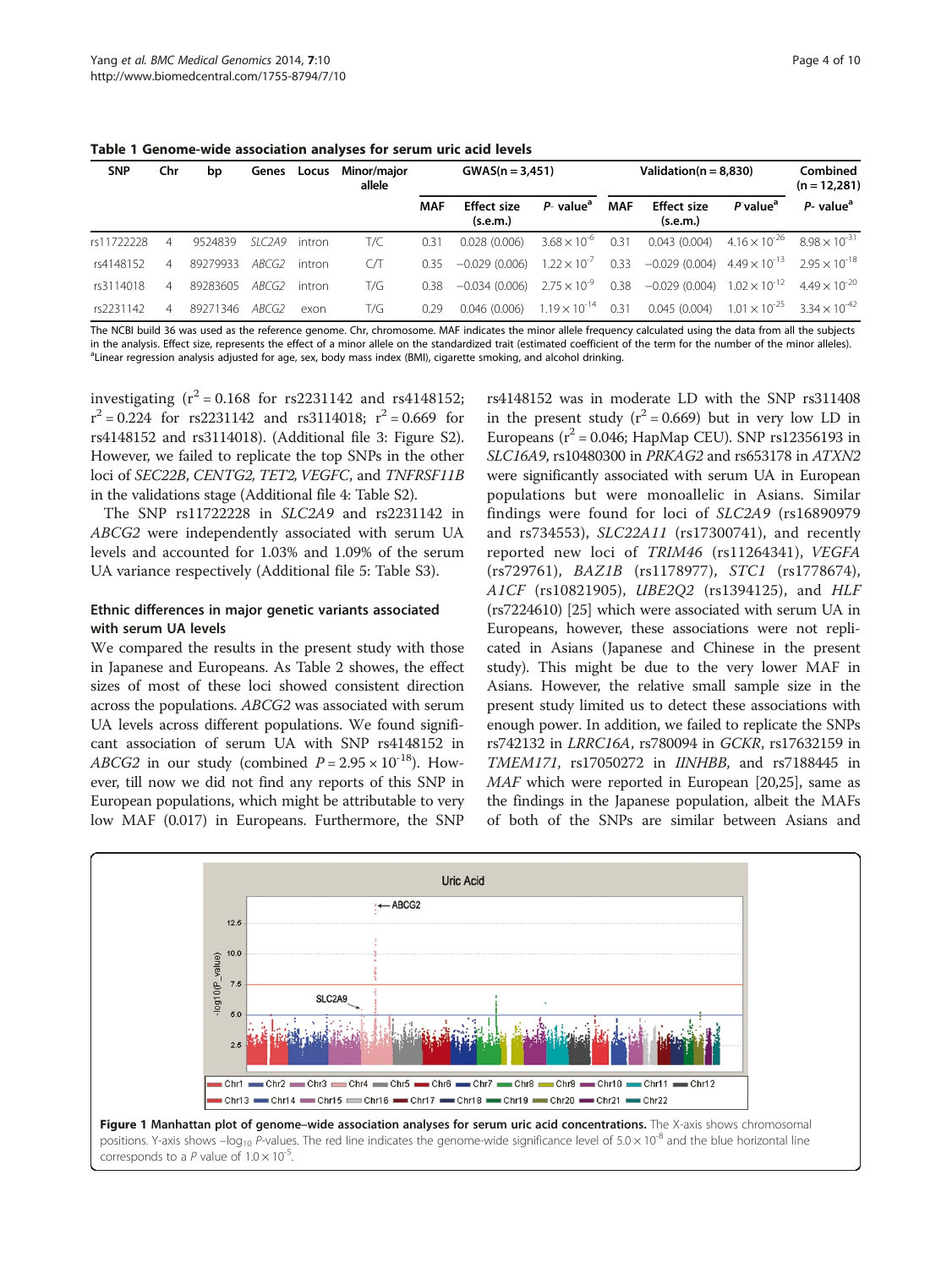|                     |                         |                |           |             | Our study <sup>a</sup> (Chinese, discovery stage) |                    |                        | Japanese     |                          |                        | European ancestry |                    |                             |
|---------------------|-------------------------|----------------|-----------|-------------|---------------------------------------------------|--------------------|------------------------|--------------|--------------------------|------------------------|-------------------|--------------------|-----------------------------|
| Gene                | <b>SNP</b>              | Chr            | Position  | Location    | MAF (allele)                                      | <b>Effect size</b> | P-value                | MAF (allele) | <b>Effect size</b>       | P-value                | MAF (allele)      | <b>Effect size</b> | P-value                     |
| PDZK1               | rs12129861              | $\overline{1}$ | 144437046 | $5'$ -      | 0.20(A)                                           | $-0.011$           | 0.074                  | 0.087(A)     | $\equiv$                 |                        | 0.46(A)           | $-0.062$ [20]      | $2.68 \times 10^{-9}$       |
| <b>TRIM46</b>       | rs11264341              | $\overline{1}$ | 153418117 | Intron      | 0.33(C)                                           | 0.017              | $4.49 \times 10^{-3}$  | 0.24(C)      | $0.074$ [25]             | $9.5 \times 10^{-4}$   | 0.43(T)           | $-0.050$ [25]      | $6.2 \times 10^{-19}$       |
| INHBB               | rs17050272              | 2              | 121022910 | N/A         | 0.45(A)                                           | 0.008              | 0.174                  | 0.49(A)      | $0.033$ [25]             | $4.4 \times 10^{-2}$   | 0.43(A)           | $0.035$ [25]       | $1.6\times10^{-10}$         |
| <b>GCKR</b>         | rs780094                | 2              | 27594741  | Intron      | 0.44(T)                                           | 0.0133             | 0.014                  | 0.43(T)      | $0.036$ [27]             | $5.12 \times 10^{-6}$  | 0.42(T)           | $0.050$ [20]       | $1.40 \times 10^{-9}$       |
| LRP2                | rs2544390               | 2              | 169913092 | Intron      | 0.49(C)                                           | $-0.001$           | 0.73                   | 0.49(C)      | $-0.082$ [27]            | $3.74 \times 10^{-8}$  | 0.37(T)           |                    |                             |
| SFMBT1              | rs6770152               | 3              | 53075254  | N/A         | 0.36(T)                                           | $-0.010$           | 0.071                  | 0.46(T)      | $-0.016$ [25]            | 0.31                   | 0.42(G)           | $0.044$ [25]       | $2.6\times10^{-16}$         |
| SLC2A9              | rs11722228              | $\overline{4}$ | 9524839   | Intron      | 0.31(T)                                           | 0.028              | $3.68 \times 10^{-6}$  | 0.45(T)      | $0.164$ [27]             | $7.09 \times 10^{-24}$ | 0.50(T)           | $0.167$ [20]       | $1.75 \times 10^{-75}$      |
| SLC2A9              | rs16890979              | $\overline{4}$ | 9531265   | Exon        | 0.02(T)                                           | $-0.024$           | 0.285                  | 0.01(T)      | $-0.178$ [27]            | $3.07 \times 10^{-2}$  | 0.29(T)           | $-0.340$ [20]      | $3.55 \times 10^{-189}$     |
| SLC <sub>2</sub> A9 | rs734553                | 4              | 9532102   | Intron      | 0.02(C)                                           | $-0.023$           | 0.286                  | 0.006(C)     |                          | $\qquad \qquad -$      | 0.23(C)           | $0.315$ [20]       | $5.22 \times 10^{-201}$     |
| ABCG2               | rs3114018               | $\overline{4}$ | 89283605  | Intron      | 0.38(T)                                           | $-0.034$           | $2.75 \times 10^{-9}$  | 0.26(A)      |                          |                        | 0.48(G)           | $-0.057$ [20]      | $2.93 \times 10^{-12}$      |
| ABCG2               | rs2231142               | 4              | 89271347  | Exon        | 0.29(T)                                           | 0.046              | $1.19 \times 10^{-14}$ | 0.31(T)      | $0.121$ [27]             | $1.62 \times 10^{-13}$ | 0.11(T)           | $0.173$ [20]       | $3.10 \times 10^{-26}$      |
| ABCG2               | rs4148152               | 4              | 89279933  | Intron      | 0.35(C)                                           | $-0.029$           | $1.22 \times 10^{-7}$  | 0.19(C)      |                          | $\equiv$               | 0.017(C)          | $\equiv$           |                             |
| ABCG2               | rs4148155               | $\overline{4}$ | 89273691  | Intron      | 0.29(A)                                           | $-0.046$           | $9.23 \times 10^{-15}$ | 0.30(G)      | $0.121$ [27]             | $1.14 \times 10^{-13}$ | 0.11(A)           | $-0.170$ [20]      | $1.50 \times 10^{-25}$      |
| TMEM171             | rs17632159              | 5              | 72467238  | N/A         | 0.31(C)                                           | $-0.009$           | 0.129                  | 0.28(C)      | $-0.045$ [25]            | 0.011                  | 0.31(C)           | $-0.039$ [25]      | $3.5 \times 10^{-11}$       |
| VEGFA               | rs729761                | 6              | 43912549  | N/A         | 0.14(T)                                           | $-0.013$           | 0.092                  | 0.07(T)      | $0.002$ [25]             | 0.97                   | 0.30(T)           | $-0.047$ [25]      | $8.0 \times 10^{-16}$       |
| LRRC16A             | rs742132                | 6              | 25715550  | Intron      | 0.25(A)                                           | $-0.001$           | 0.8705                 | 0.31(A)      | 0.008 [27]               | 0.609                  | 0.30(A)           | $0.054$ [20]       | $8.50 \times 10^{-9}$       |
| <b>SLC17A1</b>      | rs1183201               | 6              | 25931423  | Intron      | 0.18(A)                                           | $-0.009$           | 0.2                    | 0.16(A)      | $-0.063$ [27]            | $1.73 \times 10^{-3}$  | 0.48(A)           | $-0.062$ [20]      | $3.04 \times 10^{-14}$      |
| SLC17A3             | rs1165205               | 6              | 25978521  | Intron      | 0.19(T)                                           | $-0.010$           | 0.139                  | 0.16(T)      | $-0.07$ [27]             | $5.04 \times 10^{-4}$  | 0.48(T)           | $0.060$ [20]       | $1.60 \times 10^{-13}$      |
| PRKAG2              | rs10480300 <sup>b</sup> | 7              | 151036938 | Intron      | 0.00(T)                                           | $\equiv$           | $\equiv$               | 0.00(T)      |                          | $\qquad \qquad =$      | 0.28(T)           | $0.035$ [25]       | $4.1 \times 10^{-9}$        |
| BAZ1B               | rs1178977               | $\overline{7}$ | 72494985  | Intron      | 0.08(G)                                           | 0.011              | 0.291                  | 0.11(G)      | $-0.058$ [25]            | 0.025                  | 0.19(G)           | $-0.047$ [25]      | $1.2 \times 10^{-12}$       |
| STC1                | rs17786744              | 8              | 23832951  | N/A         | 0.35(G)                                           | 0.0001             | 0.989                  | 0.25(G)      | $0.018$ [25]             | 0.32                   | 0.42(G)           | $0.029$ [25]       | $1.4 \times 10^{-8}$        |
| HNF4G               | rs2941484               | 8              | 76641323  | 3utr        | 0.32(T)                                           | 0.024              | $1.7 \times 10^{-5}$   | 0.43(T)      | $0.050$ [25]             | $1.8 \times 10^{-3}$   | 0.44(T)           | $0.044$ [25]       | $4.4 \times 10^{-17}$       |
| A1CF                | rs10821905              | 10             | 52316099  | 5'near gene | 0.04(A)                                           | 0.008              | 0.584                  | 0.05(A)      | $0.075$ [25]             | 0.042                  | 0.18(A)           | $0.057$ [25]       | $7.4 \times 10^{-17}$       |
| <b>SLC16A9</b>      | rs12356193 <sup>b</sup> | 10             | 61083359  | Intron      | 0.00(C)                                           | $\equiv$           | $\equiv$               | 0.00(C)      |                          | $\frac{1}{2}$          | 0.18(C)           | $0.080$ [20]       | $1.07 \times 10^{-8}$       |
| SLC22A11            | rs17300741              | 11             | 64088038  | Intron      | 0.07(A)                                           | 0.018              | 0.087                  | 0.03(A)      | $0.063$ [27]             | 0.197                  | 0.49(A)           | $0.060$ [20]       | $6.68\times10^{\text{-}14}$ |
| SLC22A12            | rs505802                | 11             | 64113648  | Intron      | 0.23(T)                                           | $-0.008$           | 0.196                  | 0.18(T)      | $-0.231$ [27]            | $1.00 \times 10^{-31}$ | 0.30(T)           | $-0.060$ [20]      | $2.04 \times 10^{-9}$       |
| SLC22A12            | rs506338                | 11             | 64197496  | Intron      | 0.23(C)                                           | $-0.005$           | 0.502                  | 0.17(C)      | $-0.229$ [27]            | $2.34 \times 10^{-31}$ | 0.29(T)           |                    |                             |
| ATXN2               | rs653178 <sup>b</sup>   | 12             | 110492139 | Intron      | 0.00(C)                                           | $\equiv$           | $\equiv$               | 0.00(C)      | $\overline{\phantom{a}}$ | $\equiv$               | 0.49(C)           | $0.035$ [25]       | $7.2 \times 10^{-12}$       |
| UBE2Q2              | rs1394125               | 15             | 73946038  | Intron      | 0.008(A)                                          | 0.014              | 0.188                  | 0.08(A)      | $0.021$ [25]             | 0.48                   | 0.34(A)           | $0.043$ [25]       | $2.5\times10^{-13}$         |
| IGF1R               | rs6598541               | 15             | 97088658  | Intron      | 0.41(A)                                           | 0.015              | $9.85 \times 10^{-3}$  | 0.50(A)      | $0.033$ [25]             | 0.038                  | 0.36(A)           | $0.043$ [25]       | $4.8 \times 10^{-15}$       |

<span id="page-4-0"></span>Table 2 Ethnic differences in major genetic variants associated with serum uric acid levels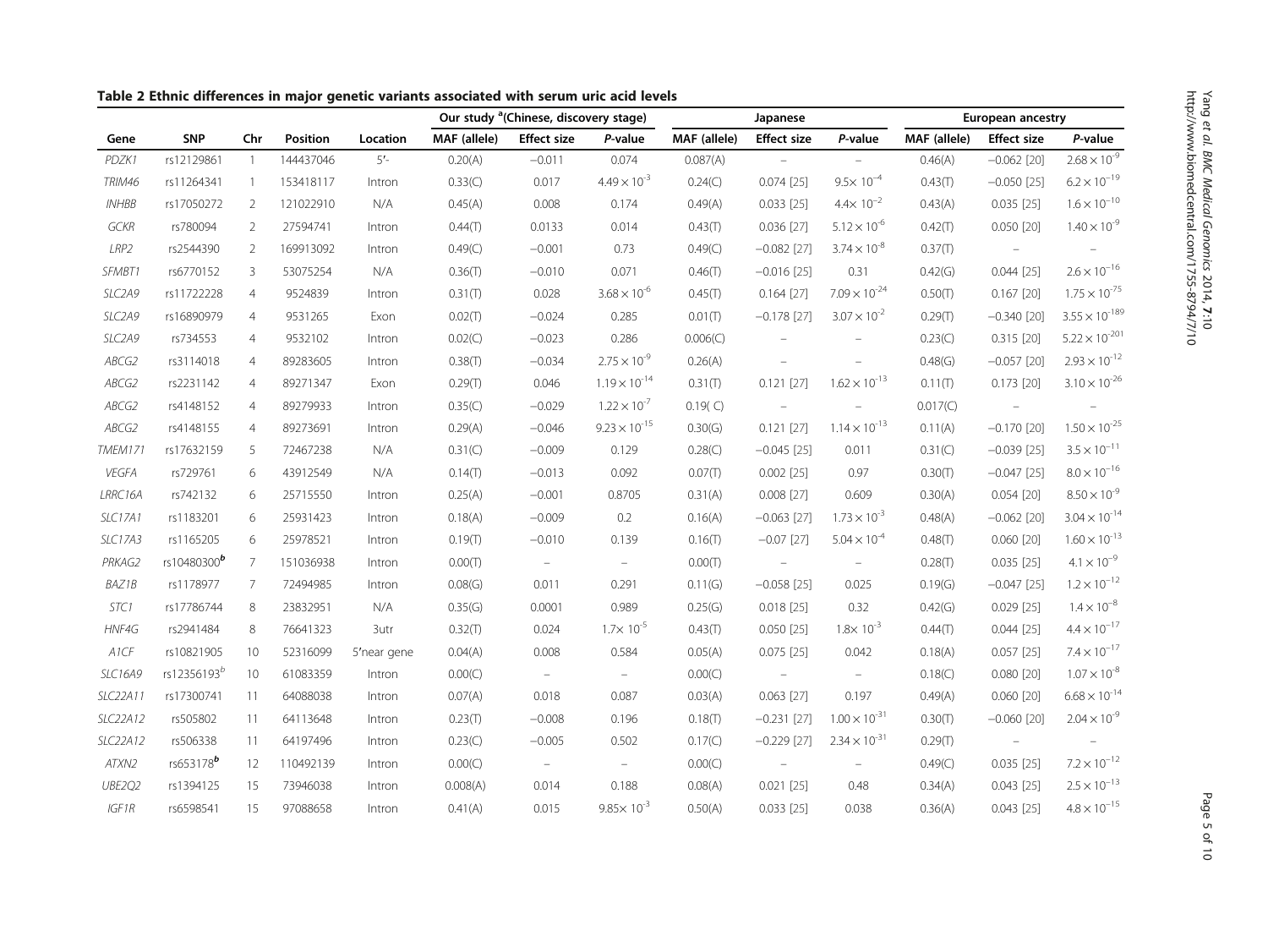| Table 2 Ethnic differences in major genetic variants associated with serum uric acid levels (Continued) |  |  |  |
|---------------------------------------------------------------------------------------------------------|--|--|--|
|---------------------------------------------------------------------------------------------------------|--|--|--|

| NFAT5      | rs7193778 | 16 | 68121391 | N/A    | 0.05(C) | 0.004    | 0.769 | 0.10(C) | 0.053 [25]   | 0.048                | 0.14(C) | $0.046$ [25]  | $8.2 \times 10^{-10}$ |
|------------|-----------|----|----------|--------|---------|----------|-------|---------|--------------|----------------------|---------|---------------|-----------------------|
| MAF        | rs7188445 | 16 | 78292488 | N/A    | 0.27(A) | $-0.003$ | 0.592 | 0.31(A) | $-0.06$ [25] | $4.5 \times 10^{-4}$ | 0.33(A) | $-0.032$ [25] | $1.6 \times 10^{-9}$  |
| <b>HLF</b> | rs7224610 |    | 50719787 | Intron | 0.13(C) | 0.004    | 0.579 | 0.18(C) | $0.004$ [25] | 0.83                 | 0.42(C) | $0.042$ [25]  | $5.4 \times 10^{-17}$ |

The NCBI build 36 was used as the reference genome. <sup>a</sup>Sample size, 3451, the P values in Han Chinese population were from meta-analysis of two GWASs (DFTJ-cohort and FAMHES) in discovery stage; –, information<br>is not avail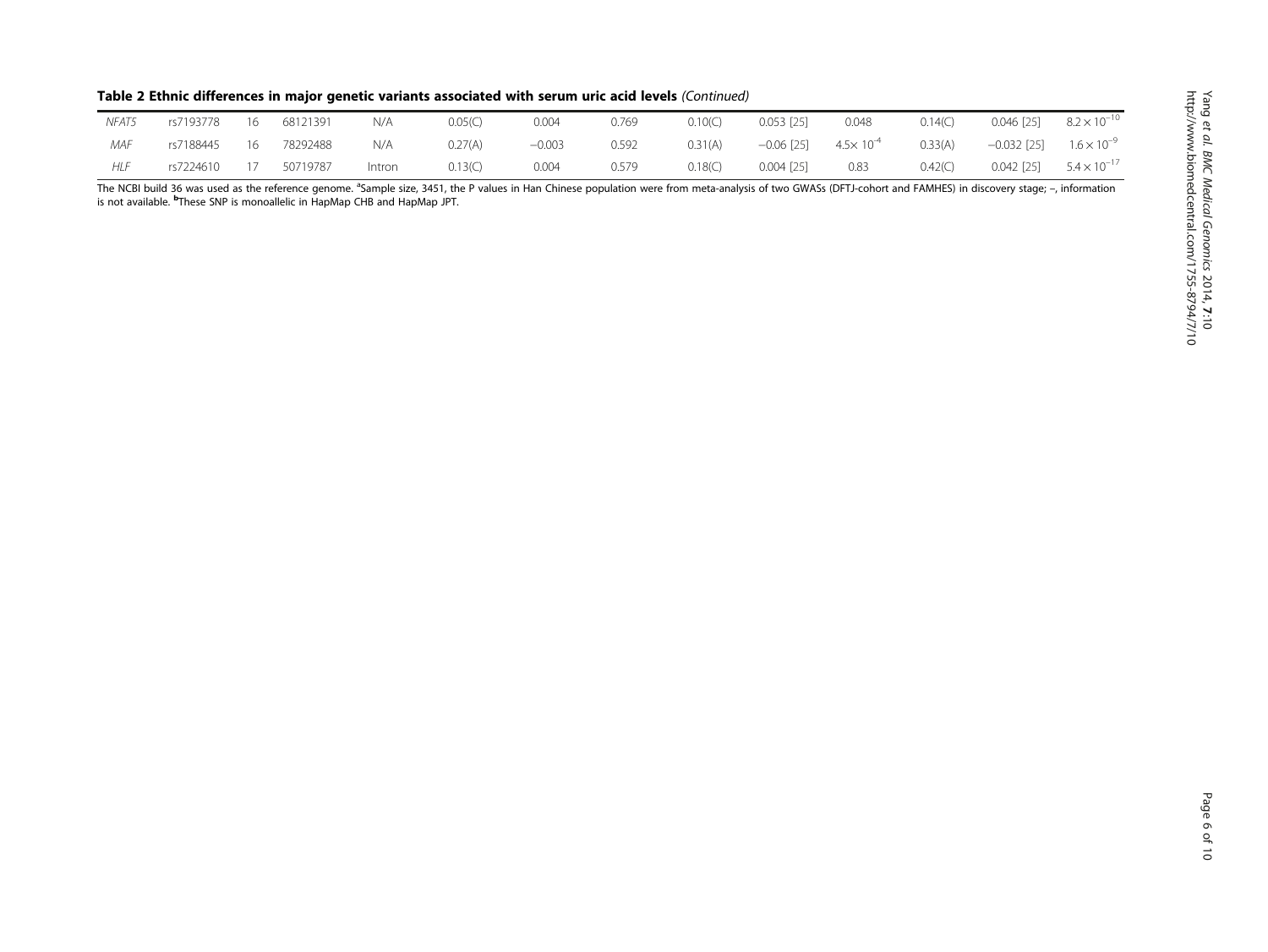$\mathbf A$ 

600



 $\boldsymbol{P}_{\text{interaction}}\!\!=\!\!0.040$ 

Europeans, suggesting that there were genetic discrepancy on serum UA levels among different ethnic groups. The moderate effect size of these loci on serum UA levels and the limited sample size in the present study might be another potential explanation.

## Interaction of SNPs with gender, BMI, cigarette smoking, and alcohol drinking

We further explored the interactions between the two independently-associated SNPs (rs11722228 in SLC2A9 and rs2231142 in ABCG2) and gender, BMI, cigarette smoking, and alcohol drinking on serum UA levels in 10,282 individuals from the DFTJ-cohort. Both SNPs rs11722228 and rs2231142 were nominally interacted with gender on serum UA levels  $(P = 0.04$  and  $P = 0.02$ ,

respectively; Additional file [6](#page-7-0): Table S4 and Figure 2). The minor allele (T) for rs11722228 in SLC2A9 has greater influence in elevating serum UA levels in females compared to males (beta =  $0.051$  in females vs. beta = 0.035 in males), similar with the previously reported results [[20](#page-8-0)]. In contrast, for SNP rs2231142 in ABCG2, the minor allele (T) had stronger effects on serum UA levels in males than those in females (beta  $= 0.037$  in females vs. beta = 0.057 in males), consistent with the findings in the European populations and African Americans [[20,22\]](#page-8-0). However, the gene-gender interaction altered to null after the multiple test based on the FDR approach. Besides, the rs11722228 accounted for 1.33% and 0.98% and rs2231142 accounted for 0.93% and 2.25% of the total variance of the serum UA levels for females and males, respectively.

In addition, the SNP rs11722228 was also interacted with alcohol drinking and cigarette smoking (P for interaction = 0.016 and 0.035, respectively; Additional file [6](#page-7-0): Table S4). Considering that the SNP rs11722228 had different effect size on serum UA levels in males and females and in the present study 95.1% smokers and 86.7% drinkers were males, we restricted our analysis in males. However, we failed to detect the interactions between rs11722228 and cigarette smoking and alcohol drinking on serum UA levels anymore (data not showed), suggesting that the SNP-smoking and the SNP-drinking interaction was driven by the gender differences in the serum UA concentrations.

## **Discussion**

 $\begin{array}{c}\n\Box\n\text{cc}\n\overline{\text{c}}\text{r}\n\overline{\text{c}}\text{r}\n\overline{\text{r}}\n\end{array}$ 

In this two-stage GWAS, we replicated two previously reported loci (ABCG2 and SLC2A9) associated with serum UA levels and found significant gene-gender interactions in Chinese Han population. In addition, ethnic differences were observed between Asian and European populations.

SLC2A9 is located in chromosome 4p16-15.3 and encodes glucose transporter 9 (GLUT9) which can reabsorb UA in renal tubules [\[4](#page-8-0)]. Several studies have reported the association between SLC2A9 and serum UA levels [\[20,27,](#page-8-0)[43,44\]](#page-9-0). Importantly, SLC2A9 is a transporter for both fructose and urate [[45\]](#page-9-0). Fructose intake could facilitate UA formation in liver via increasing purine breakdown. In addition, animal evidences indicated a causal relationship between fructose intake, serum UA, and metabolic syndrome [[11,](#page-8-0)[46,47\]](#page-9-0).

ABCG2 is an UA exporter that mediates urate excretion in the kidney. Multiple evidences indicated that the common variants in *ABCG2* could reduce the transport function and result in the hyperuricemia and gout [\[44,48,49](#page-9-0)]. In the present study, the missense SNP rs2231142 in ABCG2 showed the strongest association with serum UA level. This missense SNP could result in a glutamine-to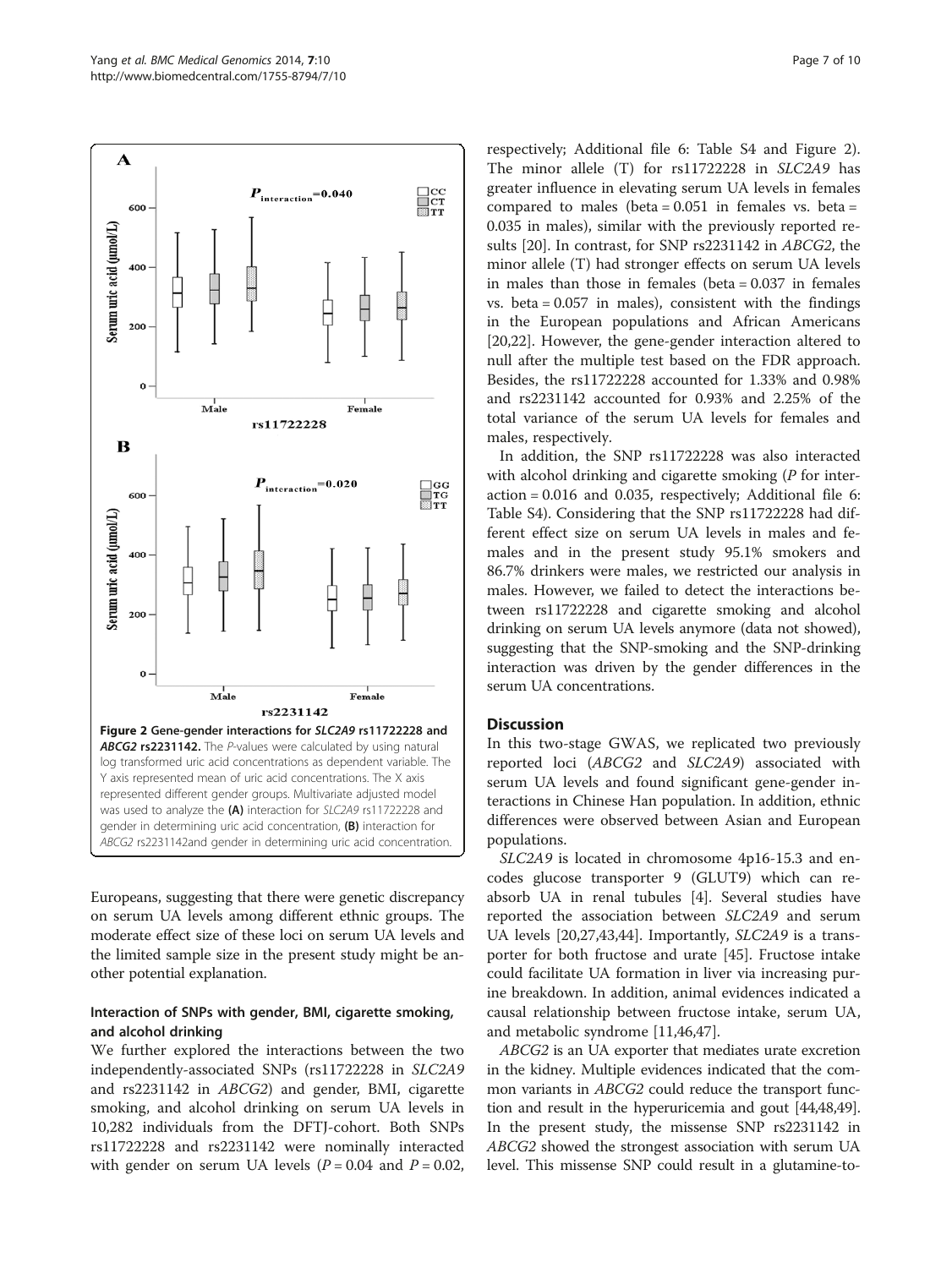<span id="page-7-0"></span>lysine amino acid substitution and the glutamine residue is highly conserved across species and the LD pattern differs in Chinese population and European population.

Comparisons of the SNPs of the association studies for serum UA in different populations are of great interest. The present study replicated two previously reported loci of SLC2A9 and ABCG2 associated with serum UA levels. SNP rs11722228 in SLC2A9 explained 1.03% variation compared to 1.33% in Japanese population [\[27\]](#page-8-0) and rs2231142 in ABCG2 accounted for 1.09% of the variation of serum UA levels in our study compared to 1.20% in white individuals and 0.30% in African Americans [[22](#page-8-0)]. Previous studies reported that variants in SLC2A9 show the strongest effect on serum uric acid levels compared to ABCG2 [\[20,22\]](#page-8-0). However, in the present study we observed that the loci of ABCG2 and SLC2A9 show comparable amounts of explained variance (1.09% and 1.03% respectively). Table [2](#page-4-0) showed that there was a little difference in MAFs in both variants rs2231142 located in ABCG2 and rs11722228 located in SLC2A9 (0.29 and 0.31) in Chinese which were different from that observed in Europeans (0.11 and 0.50 respectively).

Owing to the SNPs of rs12356193 in SLC16A9, rs10480300 in PRKAG2, and rs653178 in ATXN2 are monoallelic in Asians, we failed to replicate the SNPs of rs12356193, rs10480300 and rs653178 those were identified in Europeans. In addition, we found notable differences in MAFs for rs16890979 in SLC2A9, rs17300741 in SLC22A11, rs10821906 in AICF, rs1394125 in UBE2Q2, rs7193778 in NFAT5 and rs7224610 in HLF (0.02 , 0.07, 0.04, 0.008, 0.05, 0.13 respectively for Chinese population and 0.29, 0.49, 0.18, 0.34, 0.14, 0.42 respectively for European populations) Besides, both rs16890979 ( $r^2$  = 0.005) and rs734553 ( $r^2$  = 0.005) in the gene *SLC2A9* were in very low LD with the SNP rs11722228 in Asians compared to that in European populations ( $r^2 = 0.202$  for rs16890979;  $r^2 = 0.193$  for rs734553). The very low MAF and the difference in the LD structure might partly explain the discrepancy of the associations between the Europeans and Asians. In addition, relative small sample size in the present study and the moderate effect size of the loci on serum UA levels also limited us to have enough power to detect these associations.

Serum UA levels are lower in females than that in males. More importantly, gene-gender interactions were observed for the two independent SNPs of rs11722228 and rs2231142. The minor allele (T) for rs11722228 has greater influences in elevating serum UA levels in females compared to males, consistent with the previous study [[23](#page-8-0)]. For rs2231142, the TT genotype was related to higher UA as compared with GG and GT genotype in both males and females. This might be due to that the rs2231142 T allele was related to the reduced ability to excrete UA [[50](#page-9-0)]. In addition, the minor allele T allele of

rs2231142 has greater effects on the serum UA levels in males than those in females ( $P$  for interaction = 0.02), in consistent with the findings from the Europeans [\[22\]](#page-8-0). This gender difference might be due to the specific physiological characteristics in females. It is also reported that the estrogens might increase the renal clearance of serum UA [\[51\]](#page-9-0), however, the mechanism underlying the genegender interaction remains to be further elucidated.

To our best of knowledge, this is the first GWA study on serum UA levels in Chinese population. Because of the relative small sample size in the discovery stage, we might have limited power to detect the associations of the SNPs with small effect size and/or low MAF. However, in the present study we identified two reported loci (SLC2A9 and ABCG2) associated with serum UA levels, suggesting that our study was capable of identifying significant loci associated with serum UA levels. In addition, the combined data in our study has more than 90% statistic power to detect the interaction between SNP rs11722228 and gender; 70.4% statistical power to detect the interaction between SNP rs2231142 and gender on serum UA levels. Furthermore, our study confirmed the gene-gender interaction on serum UA levels and observed that the ABCG2 and SLC2A9 functioned differently in males and females across different populations [[20](#page-8-0)].

#### **Conclusions**

Our study replicated two loci of SLC2A9 and ABCG2 associated with serum UA levels in a Chinese Han population. Heterogeneity was observed among different ethnic populations. In addition, we found both the two loci interacted with gender on serum UA levels. These two loci had different effects on serum UA levels in males and females. Further studies are needed to validate our findings and investigate the underlying mechanisms of the gene-gender interaction.

## Additional files

[Additional file 1: Table S1.](http://www.biomedcentral.com/content/supplementary/1755-8794-7-10-S1.doc) Characteristics of the subjects participated in this study.

[Additional file 2: Figure S1.](http://www.biomedcentral.com/content/supplementary/1755-8794-7-10-S2.doc) Q-Q plots for QTL analyses.

[Additional file 3: Figure S2.](http://www.biomedcentral.com/content/supplementary/1755-8794-7-10-S3.doc) Associations of SNPs in Table [2](#page-4-0) with serum uric acid concentrations.

[Additional file 4: Table S2.](http://www.biomedcentral.com/content/supplementary/1755-8794-7-10-S4.doc) SNPs failed to be validated in the validation stage in the present study.

[Additional file 5: Table S3.](http://www.biomedcentral.com/content/supplementary/1755-8794-7-10-S5.doc) Covariates and SNPs in relation to serum uric acid levels in 10,282 individuals.

[Additional file 6: Table S4.](http://www.biomedcentral.com/content/supplementary/1755-8794-7-10-S6.doc) Interaction between SNPs and gender, BMI, alcohol drinking and cigarette smoking.

#### Competing interests

The authors declare that they have no competing interests.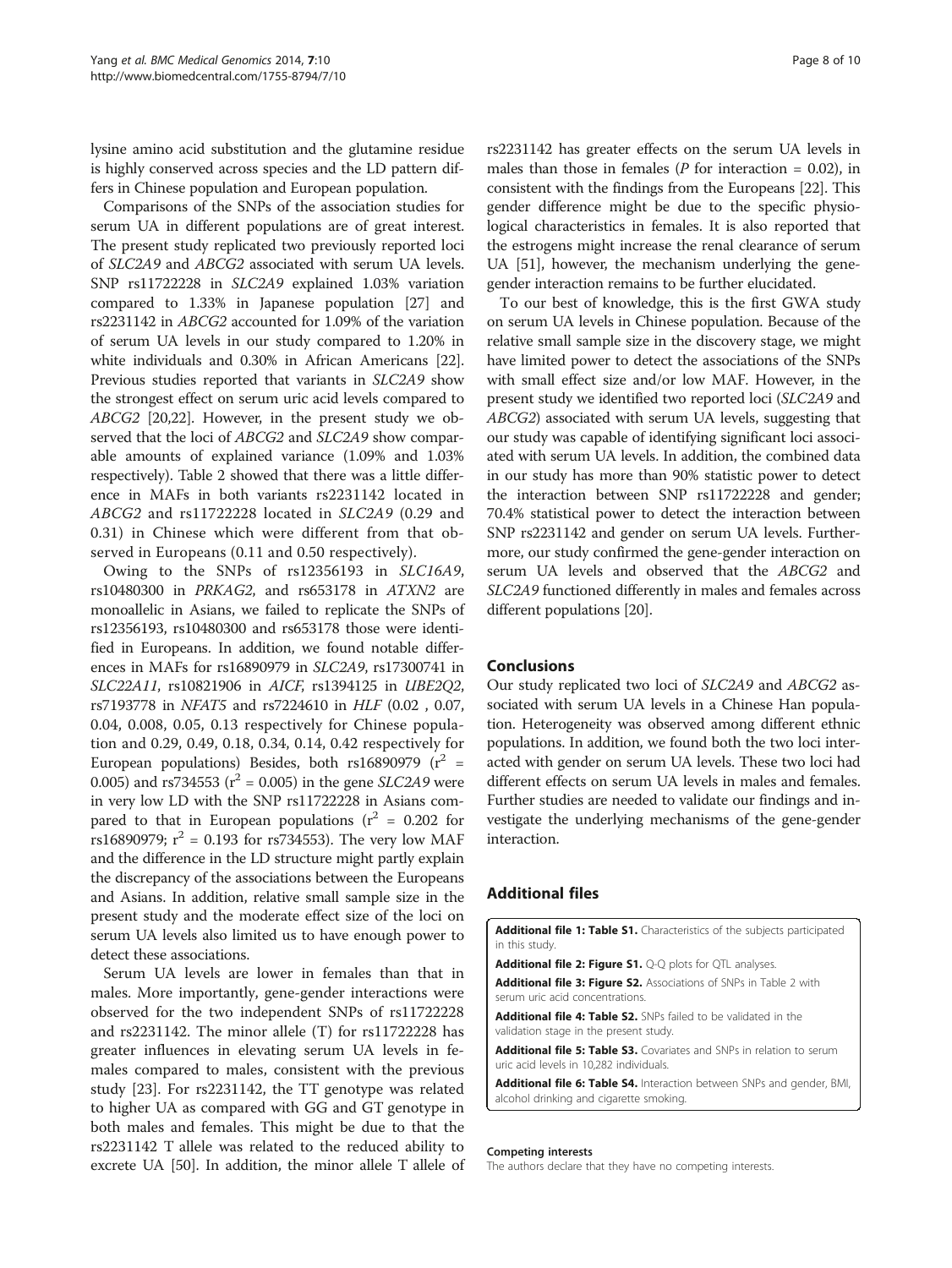#### <span id="page-8-0"></span>Authors' contributions

Projects conception: WTC, MZN, HMA, FBH. Study design: WTC, HMA, YBY, LDX, WC, YHD, ZXM, YJ, GH. Sample processing and database establishment: YBY, YXB, HYF, ZL, DQF, HSL, ZJ, MXW, LMJ, LDF, QGK, GL, HD, ZX, FYY, and WT. Genotyping: HMA, YBY, And GLX. Imputation: HMA, YBY, GLX. Data analysis: YBY, DXY, and LJ. Interpretation of the data: HMA, MZN, YBY. Drafted the manuscript: YBY and MZN. Revised manuscript: WTC, HMA, MZN. All authors have read and approved of the final version of this manuscript.

#### Acknowledgments

This study was funded by grants from the National Basic Research Program grant (2011CB503806), the Program of Introducing Talents of Discipline to Universities and Yangze Scholarship to T.W., the General Program of National Natural Science Foundation of China (30945204, 30360124, 30260110, 81172751), the Guangxi Provincial Department of Finance and Education (2009GJCJ150), intramural funding from Fudan-VARI (Van Andel Institute, USA) Center for Genetic Epidemiology, Intramural Funding from Fudan University Institute of Urology to Z.M. and the Program for New Century Excellent Talents in University to M.H.. The funders had no role in study design, data collection and analysis, decision to publish, or preparation of the manuscript. We thank the staff and participants in the DFTJ-cohort study, FAMHES study, and thank all the volunteers for assisting in collecting the data and samples.

#### URLs

R statistical environment, [http://cran.r-project.org/;](http://cran.r-project.org/) PLINK,<http://pngu.mgh.harvard.edu/~purcell/plink/>; MACH 1.0, [http://www.sph.umich.edu/csg/abecasis/mach/;](http://www.sph.umich.edu/csg/abecasis/mach/) International HapMap Project,<http://www.hapmap.org/index.html>.

#### Author details

<sup>1</sup>Department of Occupational and Environmental Health and the Ministry of Education Key Lab of Environment and Health, School of Public Health, Tongji Medical College, Huazhong University of Science & Technology, Wuhan 430030, Hubei, China. <sup>2</sup>Institute of Urology and Nephrology, First Affiliated Hospital & Center for Genomic and Personalized Medicine, Guangxi Medical University, Nanning, Guangxi 530021, China. <sup>3</sup>Department of Occupational Health and Environmental Health, School of Public Health, Guangxi Medical University, Nanning, Guangxi, China. <sup>4</sup>State Key Laboratory of Molecular Oncology, Cancer Institute & Hospital, Chinese Academy of Medical Sciences and Peking Union Medical College, Beijing 100021, China. 5 Dongfeng Central Hospital, Dongfeng Motor Corporation and Hubei University of Medicine, Shiyan 442008, Hubei, China. <sup>6</sup>Departments of Nutrition and Epidemiology, Harvard School of Public Health, Boston 02115, MA, USA. <sup>7</sup>Department of Epidemiology, School of Public Health and Management, Chongqing Medical University, Chongqing 400016, China.

#### Received: 25 February 2013 Accepted: 5 February 2014 Published: 11 February 2014

#### References

- Johnson RJ, Rideout BA: Uric acid and diet-insights into the epidemic of cardiovascular disease. N Engl J Med 2004, 350(11):1071–1073.
- 2. Choi HK, Mount DB, Reginato AM: Pathogenesis of gout. Ann Intern Med 2005, 143(7):499.
- 3. Oda M, et al: Loss of urate oxidase activity in hominoids and its evolutionary implications. Mol Biol Evol 2002, 19(5):640–653.
- 4. Taniguchi A, Kamatani N: Control of renal uric acid excretion and gout. Curr Opin Rheumatol 2008, 20(2):192–197.
- 5. Ames BN, et al: Uric acid provides an antioxidant defense in humans against oxidant- and radical-caused aging and cancer: a hypothesis. Proc Natl Acad Sci U S A 1981, 78(11):6858–6862.
- 6. Sundstrom J, et al: Relations of serum uric acid to longitudinal blood pressure tracking and hypertension incidence. Hypertension 2005, 45(1):28–33.
- 7. Nakanishi N, et al: Serum uric acid and risk for development of hypertension and impaired fasting glucose or Type II diabetes in Japanese male office workers. Eur J Epidemiol 2003, 18(6):523-530.
- Fang J, Alderman MH: Serum uric acid and cardiovascular mortality the NHANES I epidemiologic follow-up study, 1971–1992. National Health and Nutrition Examination Survey. JAMA 2000, 283(18):2404–2410.
- 9. Richette P, Bardin T: Gout. Lancet 2010, 375(9711):318-328.
- 10. Dehghan A, et al: High serum uric acid as a novel risk factor for type 2 diabetes. Diabetes Care 2008, 31(2):361–362.
- 11. Heinig M, Johnson RJ: Role of uric acid in hypertension, renal disease, and metabolic syndrome. Cleve Clin J Med 2006, 73(12):1059-1064.
- 12. Burack RC, Keller JB, Higgins MW: Cardiovascular risk factors and obesity: are baseline levels of blood pressure, glucose, cholesterol and uric acid elevated prior to weight gain? J Chronic Dis 1985, 38(10):865–872.
- 13. Cirillo P, et al: Uric acid, the metabolic syndrome, and renal disease. J Am Soc Nephrol 2006, 17(12 Suppl 3):S165–S168.
- 14. Brandstatter A, et al: Sex-specific association of the putative fructose transporter SLC2A9 variants with uric acid levels is modified by BMI. Diabetes Care 2008, 31(8):1662–1667.
- 15. Johnson RJ, et al: Uric acid, evolution and primitive cultures. Semin Nephrol 2005, 25(1):3-8.
- 16. Haj Mouhamed D, et al: Effect of cigarette smoking on plasma uric acid concentrations. Environ Health Prev Med 2011, 16(5):307–312.
- 17. White JS: Comment on: new insights into the epidemiology of gout. Rheumatology 2010, 49(3):613–614.
- 18. Wilk JB, et al: Segregation analysis of serum uric acid in the NHLBI family heart study. Hum Genet 2000, 106(3):355–359.
- 19. Yang Q, et al: Genome-wide search for genes affecting serum uric acid levels: the Framingham Heart Study. Metabolism 2005, 54(11):1435–1441.
- 20. Kolz M, et al: Meta-analysis of 28,141 individuals identifies common variants within five new loci that influence uric acid concentrations. PLoS Genet 2009, 5(6):e1000504.
- 21. Karns R, et al: Genome-wide association of serum uric acid concentration: replication of sequence variants in an island population of the Adriatic coast of Croatia. Ann Hum Genet 2012, 76(2):121–127.
- 22. Dehghan A, et al: Association of three genetic loci with uric acid concentration and risk of gout: a genome-wide association study. Lancet 2008, 372(9654):1953–1961.
- 23. Doring A, et al: SLC2A9 influences uric acid concentrations with pronounced sex-specific effects. Nat Genet 2008, 40(4):430–436.
- 24. Wallace C, et al: Genome-wide association study identifies genes for biomarkers of cardiovascular disease: serum urate and dyslipidemia. Am J Hum Genet 2008, 82(1):139–149.
- 25. Kottgen A, et al: Genome-wide association analyses identify 18 new loci associated with serum urate concentrations. Nat Genet 2013, 45(2):145–154.
- 26. Okada Y, et al: Meta-analysis identifies multiple loci associated with kidney function-related traits in east Asian populations. Nat Genet 2012, 44(8):904–909.
- 27. Kamatani Y, et al: Genome-wide association study of hematological and biochemical traits in a Japanese population. Nat Genet 2010, 42(3):210–215.
- 28. Wang F, et al: Cohort profile: The Dongfeng-Tongji cohort study of retired workers. Int J Epidemiol 2012, 42(3):731–740.
- 29. Tan A, et al: Low serum osteocalcin level is a potential marker for metabolic syndrome: results from a Chinese male population survey. Metabolism 2011, 60(8):1186–1192.
- 30. McCarroll SA, et al: Integrated detection and population-genetic analysis of SNPs and copy number variation. Nat Genet 2008, 40(10):1166–1174.
- 31. Korn JM, et al: Integrated genotype calling and association analysis of SNPs, common copy number polymorphisms and rare CNVs. Nat Genet 2008, 40(10):1253–1260.
- 32. Marchini J, et al: A new multipoint method for genome-wide association studies by imputation of genotypes. Nat Genet 2007, 39(7):906–913.
- 33. Purcell S, et al: PLINK: a tool set for whole-genome association and population-based linkage analyses. Am J Hum Genet 2007, 81(3):559–575.
- 34. Price AL, et al: Principal components analysis corrects for stratification in genome-wide association studies. Nat Genet 2006, 38(8):904–909.
- Higgins JP, et al: Measuring inconsistency in meta-analyses. BMJ 2003, 327(7414):557–560.
- 36. Barrett JC, et al: Haploview: analysis and visualization of LD and haplotype maps. Bioinformatics 2005, 21(2):263-265.
- 37. Aulchenko YS, Struchalin MV, van Duijn CM: ProbABEL package for genome-wide association analysis of imputed data. BMC Bioinforma 2010, 11(1):134.
- 38. Kathiresan S, et al: Polymorphisms associated with cholesterol and risk of cardiovascular events. N Engl J Med 2008, 358(12):1240–1249.
- 39. Johnson AD, et al: SNAP: a web-based tool for identification and annotation of proxy SNPs using HapMap. Bioinformatics 2008, 24(24):2938–2939.